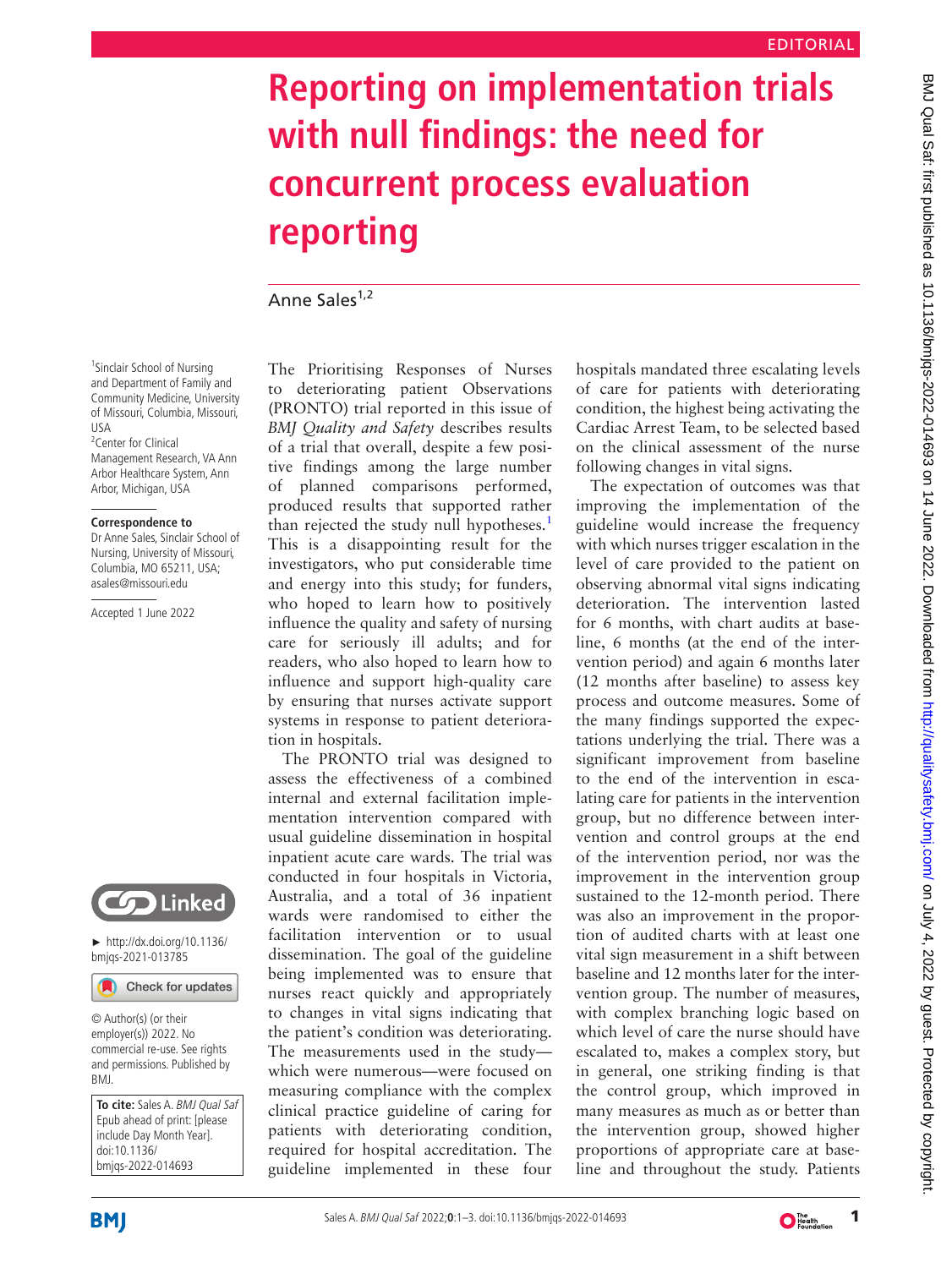admitted through emergency were a higher proportion of patients in the intervention group at each audit point than in the control group. In terms of patient outcomes, the control group apparently improved more than the intervention group at the 12-month measurement point in terms of inpatient mortality, but the intervention group improved more than the control group at that time point in terms of inpatient length of stay. The pattern of changes for the intervention group was not monotonic in many of the measures, and overall, the control group performed better at baseline than the intervention group in all measures, and in general, sustained its baseline performance.

There are a number of strengths to this trial and its report in this issue. First, the trial was led by a very senior and experienced group of nurse scientists, who have worked in this area for many years and conducted previous trials. $^{2}$ <sup>3</sup> Second, the investigative team published a protocol paper detailing the plans for trial conduct and analysis, $<sup>4</sup>$  $<sup>4</sup>$  $<sup>4</sup>$  as well as regis-</sup> tering the trial prospectively. Third, the trial report adheres to important elements of the Consolidated Standards of Reporting Trials reporting guideline for cluster randomised controlled trials. Fourth, despite likely disappointment over the lack of support for expected findings, the investigators report the main trial results—often not the case with findings that are not consistent with hypotheses. Finally, the investigators conducted a process evaluation concurrently with the trial even though the process evaluation results are not reported in this paper reporting the main trial findings.

This last note carries an important but mixed message. By publishing the largely null findings as main results, but without concurrent publication of the process evaluation, the authors are not fully enacting best practices. Without concurrent publication of the process evaluation, we are left to guess at the reasons for the main findings. Taking this point a little further, in the protocol paper, the process evaluation is given very little attention, so it is not clear what data were collected and how. The brief description of planned data analysis suggests that most of the planned process evaluation rest on qualitative data—a mix of interviews, focus groups and field notes—even though several sources of more quantitative data are clearly available, including tracking the number of individuals completing facilitator training at the hospital and ward level, to assess fidelity; or monitoring how often bedside care nurses were given feedback about their processes of care related to detecting and acting on abnormal vital signs. It is quite likely that the data collected to assess the costs of the intervention can also shed light on how the intervention went, and what may or may not have happened.

The most important use of process evaluation, whether concurrent with an intervention or retrospective, is to contextualise and understand the effect of

the intervention.<sup>[5](#page-2-3)</sup> Process evaluations can focus on issues of uptake of various components of the intervention, whether an implementation intervention as in the case of PRONTO, or a clinical or system intervention. They can focus on adherence to expected methods of delivery of the intervention (fidelity), or on ways in which the intervention was changed (adaptation), or a number of other issues. When an intervention works, process evaluations are sometimes ignored, not even published. When an intervention does not work, process evaluations should provide essential clues to understanding what did not work, how, and most importantly, why. This paper makes another important point about process evaluation;, however, that it may be just as important to understand process in control groups as in intervention groups.

Several possible reasons for the mixed but overall null findings are described by the authors, such as the intervention being too short to routinise practice changes. The fact that the control group of wards started at a higher baseline rate in many of the metrics, and also improved over the period, complicates our interpretation of the findings. Close examination of the patterns in the findings reported suggest that measurement error, due to the cross-sectional nature of the audits needed for the outcome data in this study, may have been very problematic. In addition, patients in the intervention group of units may have been less stable and more likely to experience deterioration than those in the control unit, based on the proportion admitted through emergency. If future studies are planned, investigators would likely need to fully analyse all data for all patients, rather than relying on audit data. This is possible in health systems with fully electronic health record systems, including all vital sign measurements. The need to audit the record system to assess patient status, vital signs and actions taken in response to vital sign change limits the number of observation time points, which may have had an effect on the data recorded, and certainly limits power in a time series analysis. The characteristics of patients included in each group at each audit point change considerably, suggesting that the audits only captured a snapshot of patients included in each group, without necessarily incorporating the entire longitudinal trend. In all time-varying data, the more measurement points available the better we can characterise the true trend. We cannot, in this study, understand the full extent of possible measurement problems due to the need to do costly chart audits. Given the increase in use of electronic data which would permit continuous measurement rather than infrequent, limited measurement, it may be that studies of this kind should be conducted where electronic data capture is possible.

Also importantly, however, there was limited opportunity to use costly and valuable research assistants to observe practice, because research assistant time in the study had to be used to conduct the audits. As the